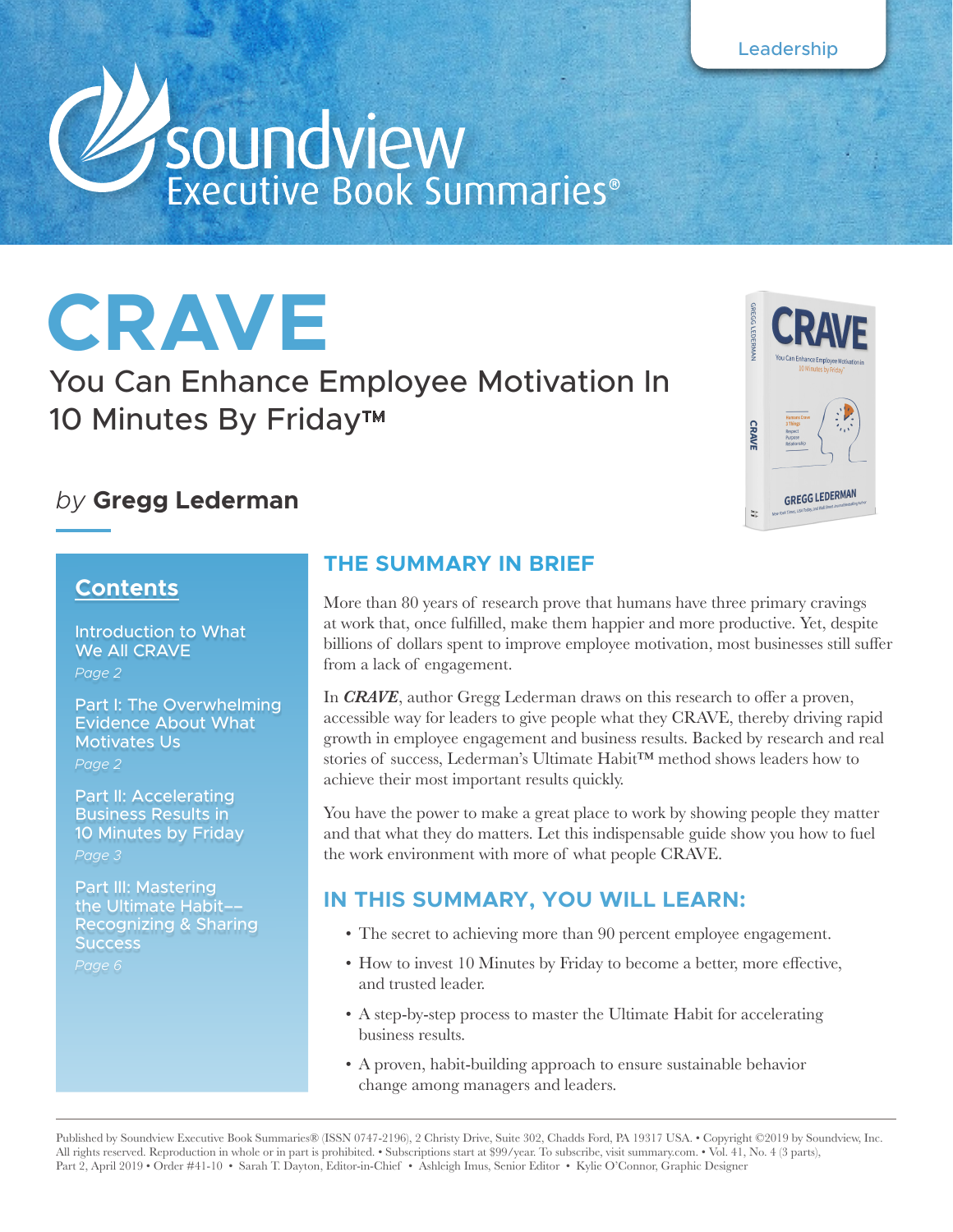## **Introduction to What We All CRAVE**

Over the past 80 years, hundreds of studies of workforce engagement have shown the same result: If humans are more motivated at work, they will be more productive and profitable employees. Yet, decade after decade, businesses struggle to maximize the opportunity these findings present.

One of the most commonly cited studies is Gallup's "State of the American Workforce," with over 31 million respondents in its most recent version. The study is nothing short of alarming as it shows that about two-thirds of the American workforce is not engaged. Even more concerning, this figure has not changed in the last 18 years.

How can so many Americans still be disengaged at work? People are not getting nearly enough of what they CRAVE! When applied the right way, this answer will positively change your approach to leadership, your work environment, your customer experience, and—most important the business results you want.

#### **The Ultimate Habit**

For the last decade, I've pored over hundreds of studies, interviewed researchers, and even conducted a few studies of my own to understand what leads to happiness, more motivation, and increased productivity in the workplace. I've also worked with thousands of leaders from hundreds of organizations in a quest to improve employee engagement and make better places to work.

I've learned that employees CRAVE three things that can help them to become happier, more motivated contributors to their organization's success: **respect**, **purpose**, and **relationship**.

People want to feel respected for the work they do. They want to see how what they do has purpose, makes a difference, and is relevant to the organization. And employees want help building stronger connections with people, especially their immediate managers and supervisors.

When humans have these three cravings fulfilled, good things happen: employee engagement, the work culture, and customer experiences all improve.

Leaders who are most successful giving people what they CRAVE are able to master the Ultimate Habit, which is to strategically recognize employees. The habit of employee recognition is the number one management skill for fueling the work environment with more of what people CRAVE.

#### **We Love Recognition, But We Are Terrible At It**

Whether we want to admit it or not, recognition plays a huge role in our everyday lives: in our happiness and our well-being, both at work and in our personal relationships. Giving and receiving recognition fuels our happiness and our productivity. This makes developing the Ultimate Habit of strategically recognizing employees one of the most effective and affordable ways to provide people what they CRAVE: greater understanding of the purpose, meaning, and importance of their work and respect for the effort they provide.

When people get more of what they CRAVE, quite simply, they become more motivated and committed. But the problem is, we are terrible at recognition at work. We simply struggle to give it. And most of us don't even know it, which is helping to fuel the employee engagement crisis in America.

According to recent research, 70 percent of employees say they wish they received more recognition; 65 percent of Americans report they weren't recognized even once last year; and 79 percent of employees who quit their jobs cite lack of appreciation as a key reason for leaving. Moreover, 83 percent of leaders say they could do more to recognize others.

You as a leader have the power, with very little time investment, to accelerate business outcomes while also positively impacting the lives of people at work. You have the power to give people what they CRAVE by showing them they matter (respect) and what they do matters (purpose), and when you do this you will find it builds stronger relationships. But only if you learn to fuel the environment with more of what people CRAVE!

## **Part I: The Overwhelming Evidence About What Motivates Us**

Edward Deci and Richard Ryan are considered the premier thinkers on personal motivation. What did they do to earn this status in their field? Quite simply, they explored a whole new way of thinking about personal motivation and uncovered three psychological needs that all humans have.

Together, Deci and Ryan created the framework that has changed the way millions of people think about motivation in the workplace (as well as many other aspects of life). They coined it Self-Determination Theory. Self-Determination Theory focuses on the social and work environment conditions that lead humans to tap into more of their personal motivation.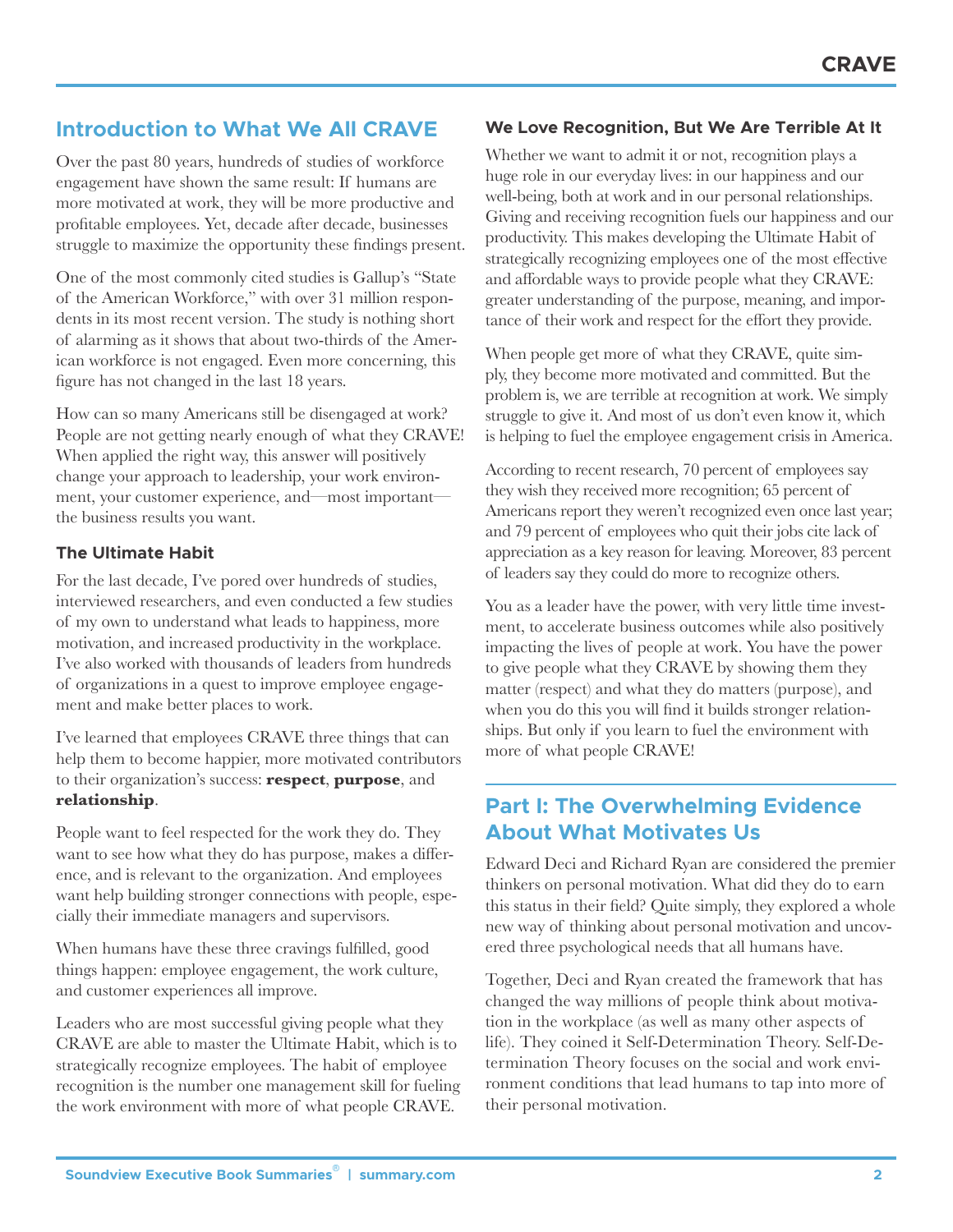## **CRAVE** Instead of asking, 'How can people motivate others?' we should be asking, 'How can people create the conditions where others will motivate themselves?'

Deci and Ryan conducted or influenced many studies revealing that people do not perform as well at problem solving when they are working for an external reward than they do when they are intrinsically motivated. They were also quick to point out that people's behavior can, to some extent, be controlled in the sense that people will do what they have to in order to get a reward, avoid punishment, or win a competition.

That said, problems arise when we rely on rewards and controls to motivate people. Once you decide to use rewards to control people, you can't easily go back. The research shows that the behavior will last only as long as the rewards are forthcoming. But at work, the activities we reward are usually ones that we would like to keep going long after the rewards have stopped.

The second problem is that once people are oriented toward rewards, they will all too likely take the shortest or quickest path to get them. Usually, however, the shortest path is not what we hope to promote.

Deci and Ryan point to hundreds of scientific investigations that support their findings: When people are autonomously motivated, their behavior will be more creative, they will be better problem solvers and they will perform better. In addition, autonomous motivation lends itself to more positive emotions and is associated with improvements in both physical and psychological health and well-being.

#### **Change the Question … Uncover What Really Motivates Humans**

Arguably, the most important thing that Deci and Ryan did early on in their partnership was change the question researchers were asking for decades. Instead of asking, how can people motivate others? (which implies that motivation is something that is done to people), they asked a new question built upon the idea that motivation is something inside of humans and that conditions (the environment) are what encourage people to tap into it: How can people create the conditions where others will motivate themselves? This was a subtle yet significant change that would enable their future work, and the research of many others, and ultimately position them as true pioneers in the study of motivation.

When it comes to creating the work environment for more motivation and commitment from the workforce, CRAVE includes all three of the basic psychological needs that Deci, Ryan, and their arsenal of disciples have proved in the past and continue to prove in their research today. These three components of Self-Determination Theory are autonomy, competence and relatedness. Each of these basic psychological needs fulfills the cravings humans have for respect, purpose, and relationship.

## **Part II: Accelerating Business Results in 10 Minutes by Friday**

Between 1981 and 1996, approximately 73 million millennials were born. They are critical to accelerating business results as they already make up one-third of the workforce, and that number is expected to grow to 75 percent by 2025.

Business leaders across the globe are talking a lot about this generation, trying to understand their attitudes and beliefs and to make sense of their behaviors. They want to apply this knowledge to create more employee engagement, better customer experiences, and of course, better business results.

While millennials certainly differ in some ways from an attitude and behavior standpoint, they largely want the same things as Boomers and Generation X. They are looking for growth opportunities, good managers who care about them, and jobs that are well-suited to their talents and interests. Their cravings remain the same as that of their older counterparts: "Show me respect and help me see the purpose and meaning of my work."

The big difference might be that millennials want even more of it and show up at work each day with expectations that they should receive it. Here are the top three notable differences with millennials that should be taken into consideration when demonstrating the Ultimate Habit to give them what they CRAVE.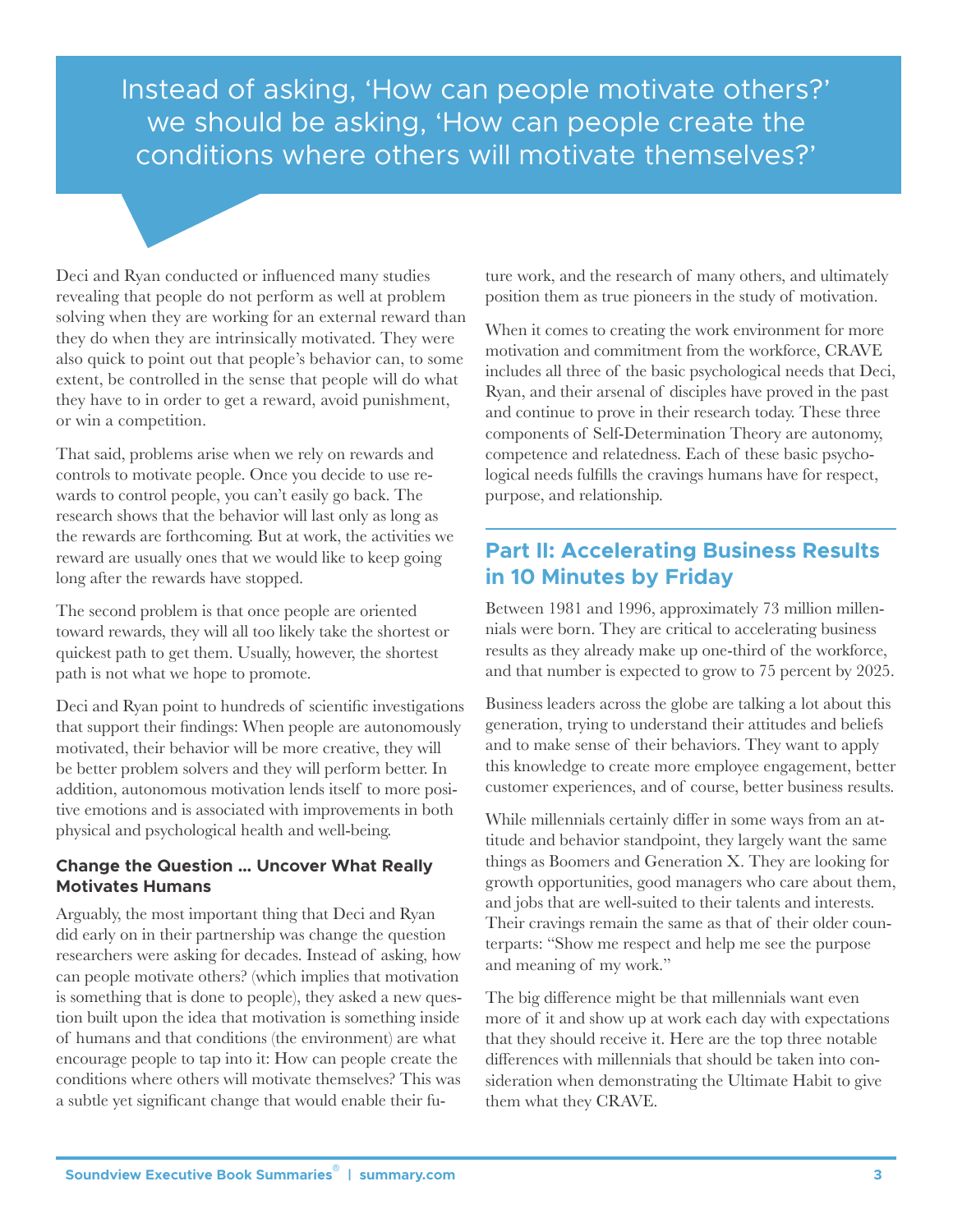First, millennials are direct in their desire to work for companies that are purposeful in the way they operate and in the products and services they deliver. According to one study, 60 percent cite "a sense of purpose" as a reason for choosing their current employer.

Second, millennials want frequent communication. And leaders should want to provide it. Why? Because it has been proven that more frequent communication, especially in the form of recognition and praise, leads to higher performance for individuals, teams, and organizations.

According to Gallup, "Forty-four percent of millennials who report that their manager holds regular meetings with them are engaged, while only 20 percent of millennials who do not meet regularly with their manager are engaged."

So, if you can get more than twice the engagement level from millennials by simply meeting with them a little more often and strategically recognizing their success, then why in the world wouldn't you? Bottom line, the more conversations managers have with their millennial employees, the more engaged they become.

Third, technology provides a notable difference among generations. Not just any technology, but the day-to-day technology that sparks collaboration and connection.

#### **What the Science Tells Us**

I've shared the social science behind human psychological needs that, when fulfilled, enhance motivation. From a biological perspective, the science tells us the same thing. Dopamine, serotonin, and oxytocin are three brain chemicals that influence our feelings. They are released when we feel respected for the work we do, understand the purpose and relevance of that work, and build strong relationships with those we work with. While many events can trigger these neurotransmitters, strategically recognizing employees can put you in the driver's seat to creating more motivation in the workplace.

Dopamine is one of the chemicals regulating the pleasure center of the brain. It is a major force contributing to our motivation, as it sends signals to receptors in the brain saying, "This feels good!" This chemical is released anytime we hear, feel, or see something we like. Its primary function is to make us pursue happiness. In the work environment, recognition for a job well done provides a healthy, small increase in dopamine, enabling people to get what they CRAVE.

As a leader, when you take the few moments to spot a successful achievement, whether it's a little extra effort or an accomplishment (small or large), and you acknowledge and share your opinion, you enable that dopamine rush for the employee. They receive your recognition of their effort and their brain rewards them with a hit, which encourages them to keep going and work even harder to be successful in hopes of more dopamine later on.

The chemical responsible for our moods is serotonin. Not having enough of it has been proven to lead to depression and anxiety. Serotonin levels are heavily influenced when we feel valued and appreciated. There are many positive ways to get small increases in serotonin, which also fulfills our craving for being respected and understanding the purpose and meaning of our work.

This is where you come in as the leader, with the power to provide a little "mood-altering" gratitude that boosts serotonin. Consider it your job to spot moments where employees should feel good about the work they are doing, and make it a point to tell them (and others) about it.

Known as the "trust" chemical that helps create healthy relationships, oxytocin is activated by positive social interactions. In the work environment, it helps motivate us to work together to achieve common goals. Acts of kindness also encourage the production of oxytocin. This means that when you invest the time as a leader to recognize the success of others, you get a hit of oxytocin as well.

What a wonderful, win-win situation. You get to provide people what they CRAVE, and in return, you get a little shot of "feelgood" as well.

#### **10 Minutes by Friday Drives 150 Percent Increase in Employee Recognition**

Patrick is the EVP of store operations for a large retailer. His company has nearly 100,000 employees, of which about 10,000 are managers, and more than 4,000 stores. Prior to Patrick's arrival at this organization, they had invested a significant amount of money and time rolling out a social recognition platform (an online portal for sharing kudos, thank-yous and stories of success), only to find that over the first two years a mere 17 percent of the workforce were appreciated and recognized for living their values. Not exactly accelerating-results-type activity, and Patrick knew this.

My first encounter with this retailer's leadership team was one year before Patrick took the role of running store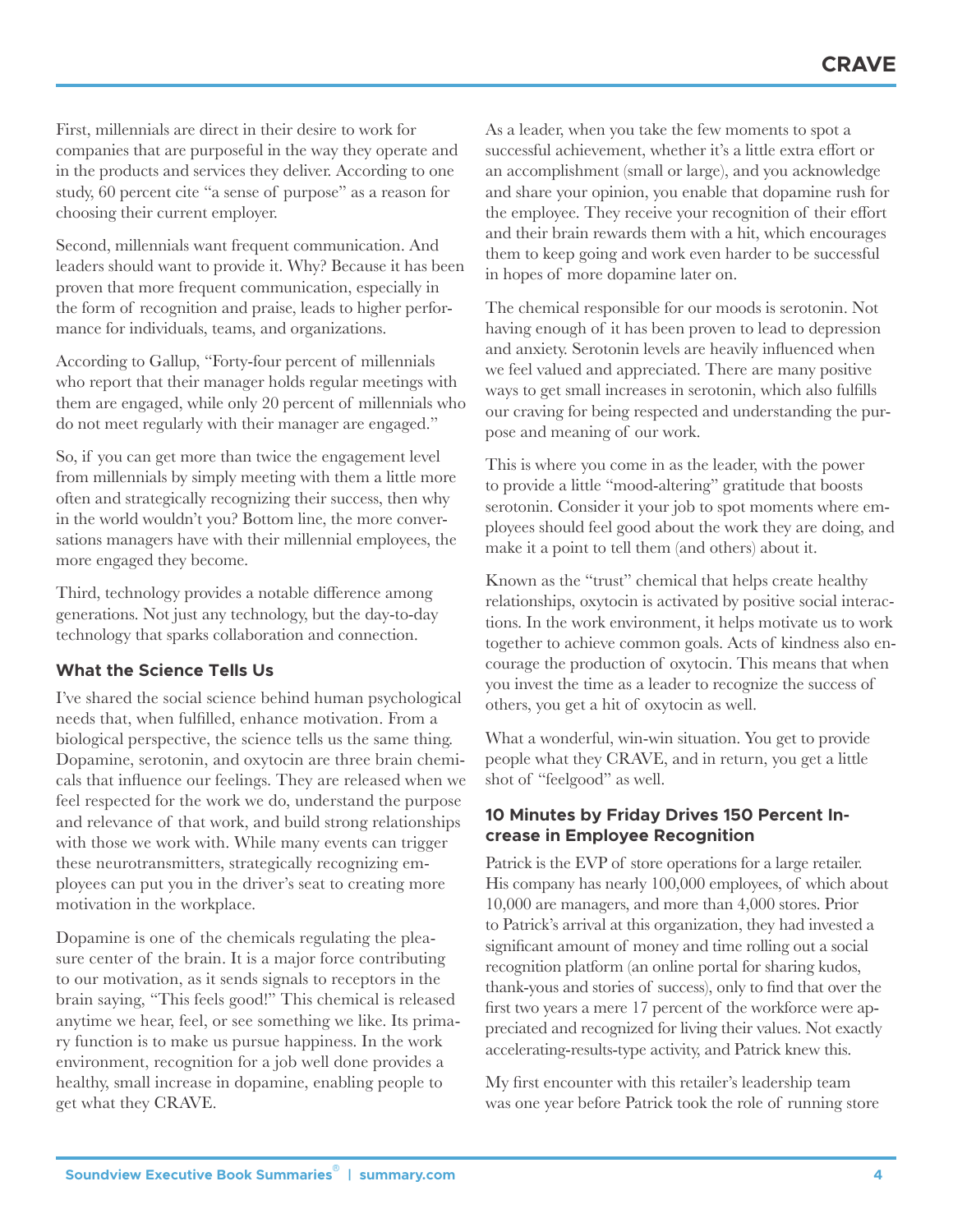operations. I brought up the potential challenge of getting managers and the workforce to use this platform, but my concerns were met with deaf ears and an attitude of "We've got this. We've partnered with a vendor who is helping us to build a culture of appreciation."

After two years of relatively dismal recognition activity, I got the call I'd been waiting for. "Can you help us make recognition more pervasive throughout our workforce?" My response was, "Let's do this! But let's start with the business results you want most and first focus on the top one-thousand leaders you want to lead the way. And let's get them to commit to 10 Minutes by Friday! Ten minutes to simply stop and think about an opportunity to recognize someone."

The goal was to consider whether a recognizable moment happened that would be good to share, not only to provide that individual or team with what they CRAVE but also to spread best practices for others to learn from.

The results they wanted to accelerate for the biggest impact on overall sales and profitability included

- Increase employee engagement;
- Increase customer satisfaction and loyalty;
- Decrease customer complaints;
- Decrease theft, both employee and customer (referred to as "shrink" in the industry);
- Decrease safety incidents and associated insurance costs.

Over the next 60 days, approximately one-thousand top field leaders were taken through the Ultimate Habit process (covered in further detail in Part III). Each leader was introduced to the concept of 10 Minutes by Friday as a discipline for thinking about and sharing examples of employees "living the values." In addition, careful attention was paid to the business results they wanted to accelerate.

Within two months, use of their recognition platform increased from 17 percent to 42 percent—a nearly 150 percent increase. Even more impressive were the accelerated results uncovered in the following year:

- Employee engagement rose 24 percent in areas where leaders provided optimal recognition.
- Customer complaints fell 38 percent.
- Employee and customer theft decreased.

• Customer accidents decreased 32 percent. According to one leader, "More focus through our recognition effort on the safety and care for customers has improved awareness of things that could cause accidents."

Were these results exclusively triggered by increased recognition? Of course not. But a call from Patrick provided an intriguing insight. He said, "You can certainly accelerate results without doing a great job recognizing employees. You can also start a fire without matches and lighter fluid, but doing so is way more difficult. Strategically recognizing employees is the fuel that ignites business results faster."

Strategically recognizing employees is the fuel that ignites business results faster.

#### **You Can't Stop the Raging River**

Even with all of this evidence and logic, some may still feel as if taking on the responsibility of doing the Ultimate Habit is a daunting task they simply don't have the time for. In reality, it will save time. Consider that 79 percent of people who leave their job report a lack of appreciation as the reason they left. When people leave, especially those you don't want to leave, it costs you and everyone around you time (and money). Therefore, it's time to make the time!

If you are like most people today, you feel overwhelmed with too much to do and too little time. I'll bet you create to-do lists, don't you? Leaders do this to stay focused and try to accomplish key objectives. And what happens once you get a few things checked off that list? What is waiting for you? That's right, a few more things to do. Sometimes you feel as though you'll never get caught up.

I call this the Raging River of Responsibility, and most leaders suffer from it. Like rapids coming down the river, your to-dos and high-priority tasks keep coming. You get a few done and more pop up. The Raging River of Responsibility does not end. Thinking so is  $\ldots$  wishful thinking.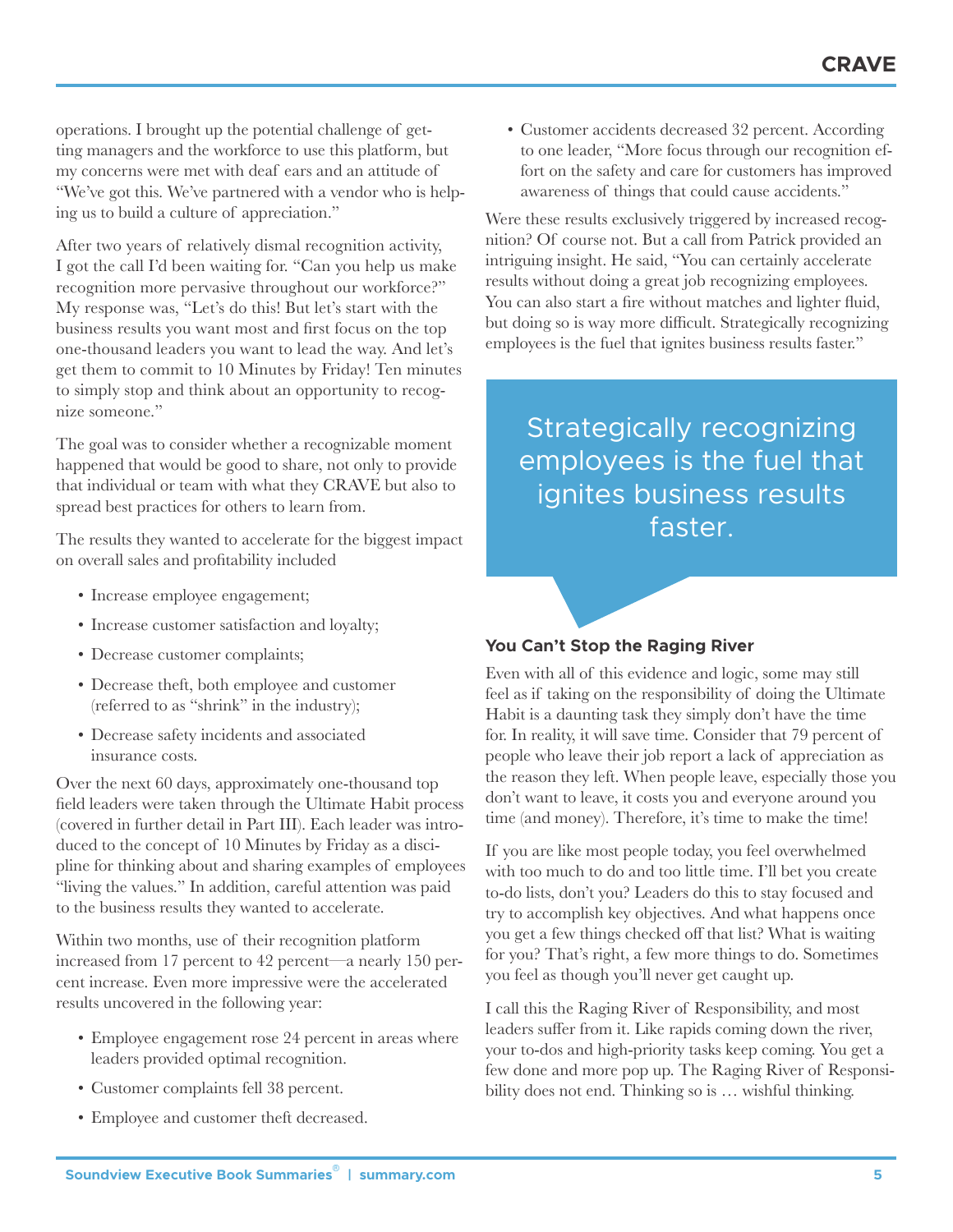But you can reprioritize and make the Ultimate Habit a must-do leadership skill in helping you to create the environment where more people will become more engaged. When you do, you will fuel the work environment with what employees CRAVE: more respect, a better understanding of purpose, and a stronger relationship with you—decreasing stress and saving you time.

#### **Three Steps to Being Strategic About Recognition**

Regardless of the type of recognition, make sure it is strategic. This can be done by following the three simple steps below:

- **1. Tell the ACTION:** Describe what the person did (behavior) that is worthy of being recognized. Be specific, and do the recognition in a timely manner. Doing so shows the recognition recipient that you respect them for their effort and are helping them to see the purpose of their work.
- **2. CONNECT to a focus area:** A focus area may be living the core values, performing a customer service experience, or implementing an "operational excellence" improvement program or any other behavior-based program. All require certain behaviors to be successful. It is important to link the action because doing so makes it clear that what the person did "makes a difference" in achieving a priority or goal for the organization.
- **3. Share the IMPACT:** Note why it is important. In this step, it is critical to show the benefit of the action for the team, customers, or the organization as a whole. By sharing the impact, you are providing another healthy dose of respect and purpose!

## **Part III: Mastering the Ultimate Habit––Recognizing and Sharing Success**

At higher levels of management, most of the leading players are quite smart and technically skilled. In most cases, that's why they got to where they are with the responsibilities of managing systems and humans. And this is exactly why the Ultimate Habit of strategically recognizing employees is even more important for those who've risen up the leadership ranks.

Keep in mind that, all things being equal, your habits (or lack thereof) are more noticeable the higher up you go.

People are closely watching what you say and, more importantly, what you do.

Every supervisor, manager, and executive—no matter what title, rank, level of busyness, or responsibility—can become a more effective and trusted leader who creates an even better place to work, leading to better customer experiences. And you will accomplish this when you invest up to 10 minutes a week to stop, think about, and/or actively recognize employees in a way that connects their effort to the specific business results that matter most to your organization.

Regardless of how much money organizations continue to pump into employee engagement and culture improvement initiatives, the results are usually a far cry from the expectations wishful leaders have. However, this is not the case for workforces where leaders follow the Ultimate Habit process you are about to learn. Instead, these leaders achieve remarkable engagement levels with more than 90 percent of employees motivated and committed at work. These leaders do three things very well:

- They change their mindset, getting more comfortable with considering new ways of thinking.
- They adopt new behaviors and routines.
- They pay attention to the positive impact over time, both personally and to their organization.

#### **10 Minutes by Friday: The Ultimate Habit Challenge**

Changing a behavior is hard! One might argue that asking an adult to change their behavior is one of the most difficult things you can ask them to do. Why is this? The reasons are usually not because people are bad or stupid. Instead, the usual cause is a lack of understanding on how to change.

Since changing the way we act is hard, it requires a little bit of structure: the right mindset, specific behaviors, some willpower, and a belief that the change is going to be beneficial. As you will learn, these make up key components of a habit.

A habit is a gift we've all been given. It's an amazing achievement tool that will perform the actions you've programmed it to perform without conscious thought. But to receive this gift, you have to follow a process.

From my experience, we tend to not get much better at changing our behaviors without a little structure. Stick with me to create the Ultimate Habit of strategically recognizing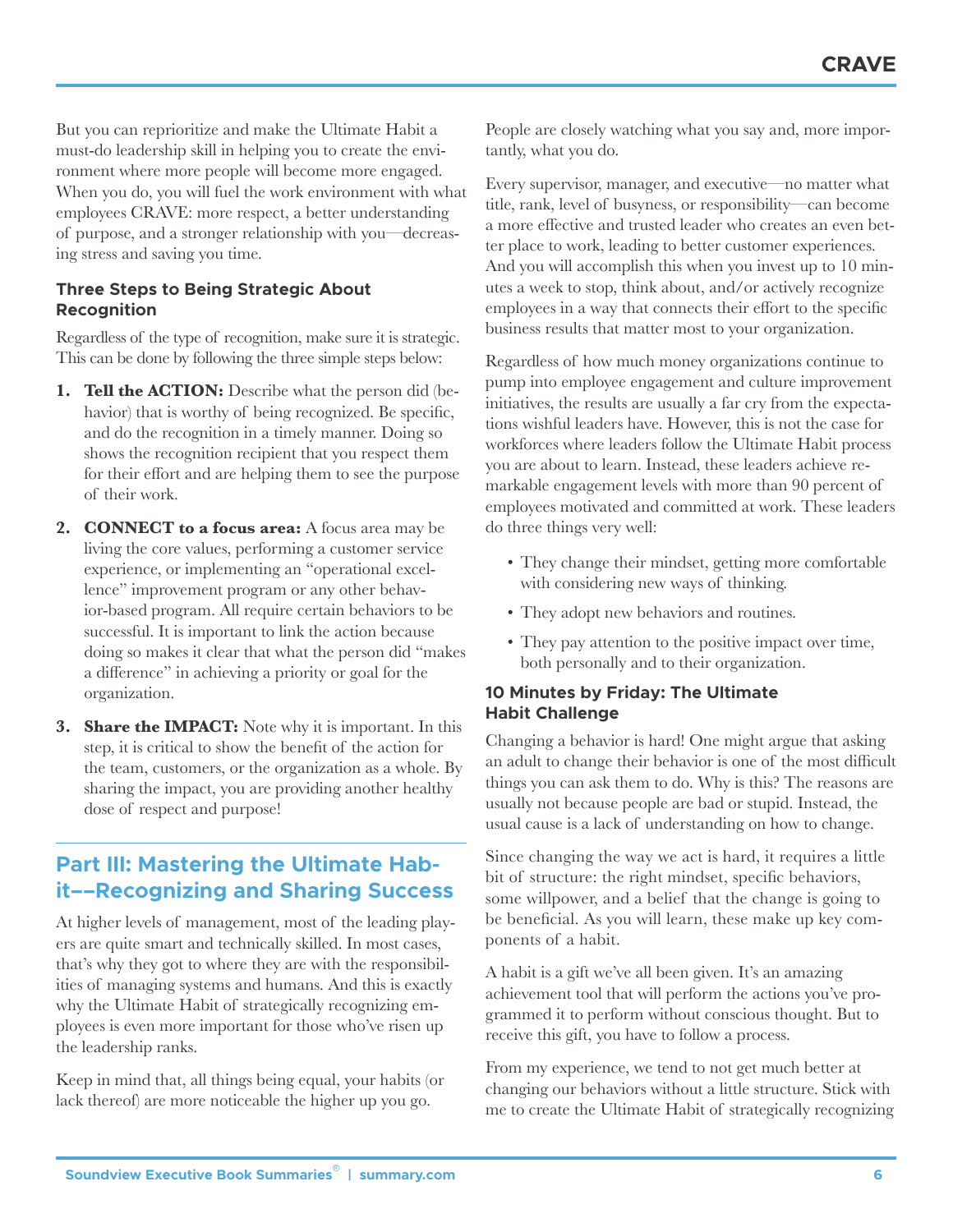## To make something habitual, you need to take a daily inventory of your thoughts, words spoken, and actions.

employees and establishing the ongoing accountability to sustain your habit over time.

Leaders who do a great job recognizing employees commit to a small investment of time each week: 10 Minutes by Friday! If you commit to the goal of 10 Minutes by Friday, you will share a strategic recognition some weeks, and some weeks you won't because you may not witness anything worthy of sharing. But at the end of the month, if you've demonstrated your habit at least a few times, you will be doing a very good job.

You don't need to be perfect. You do need to make progress in making employee recognition strategic, genuine, and results focused. And if you are able to find and share a success every week, you will be doing an amazing job!

Everyone has at least 10 minutes a week they could invest to consider an opportunity to recognize an employee in a way that fulfills their craving. Especially if it accelerates motivation, engagement, and stronger performance. Here are the five steps to help you make strategic recognition a habit.

**Step 1: Decide on a mindset**. The first step in making strategic recognition a habit is to decide on a mindset. Building any habit requires behavior change, and behavior change requires a change in thinking, a "rewiring of the brain" that takes a little time and persistence.

Once your mindset is in place, it will shape your attitude and influence the very behaviors you need to power the habit. The mindset you begin with helps strengthen your reasons for strategically recognizing employees.

Many managers say they are committed to recognizing effectively, but their reasons are simply not strong enough. In those cases, they are at risk of their excuses taking over. What do you need to change your mind about to keep the habit of recognizing employees a high priority?

**Step 2: Create routines and behaviors**. If you are to keep your commitment to recognizing employees with a time investment of 10 Minutes by Friday, you will surely need a few routines to guide you. But let's not complicate

this step. There are three very specific routines that are highly recommended by those who do employee recognition very well. As a matter of fact, I've heard from managers at all levels that following these routines changed their lives at work, helping them to communicate more effectively with their teams and inspire higher performance.

**CRAVE**

- **• First routine: Schedule it**. Put time for recognizing and sharing success on your calendar as a weekly appointment. What gets scheduled tends to get done.
- **• Second routine: Conduct the one-minute reminder**. Add one minute to the front end of the agenda for a regularly scheduled meeting. During that 60 seconds, highlight an example of someone doing something that helped make for a better place to work, enhanced productivity, or enabled a good, if not great, customer experience. You can also ask others on your team if they have any examples of recognition to share with the group.
- **• Third routine: Link to an existing weekly habit**. You may have weekly habits already established, such as submitting expense reports, posting a schedule, or completing a progress report. If this is the case, you've already built a routine. Why not commit to achieving your 10 Minutes by Friday goal as part of that weekly activity? Stop, ask yourself if you witnessed something worthy of employee recognition in the past few days, and if so, take the initiative to strategically recognize that employee either before or after you complete your already established task.

**Step 3: Demonstrate willpower**. Making a new habit requires a little extra thought and energy to get it going. And part of this extra energy and thought requires you to plan for the inevitable willpower obstacles. Willpower is the ability to do what really matters, even when at times it might seem difficult. Running out of willpower can ruin your habit. With the design of any habit, you must predict where and when you might run out of willpower.

Step 4: Focus on benefits. All too often, when we don't see a positive change right away, we struggle to keep the